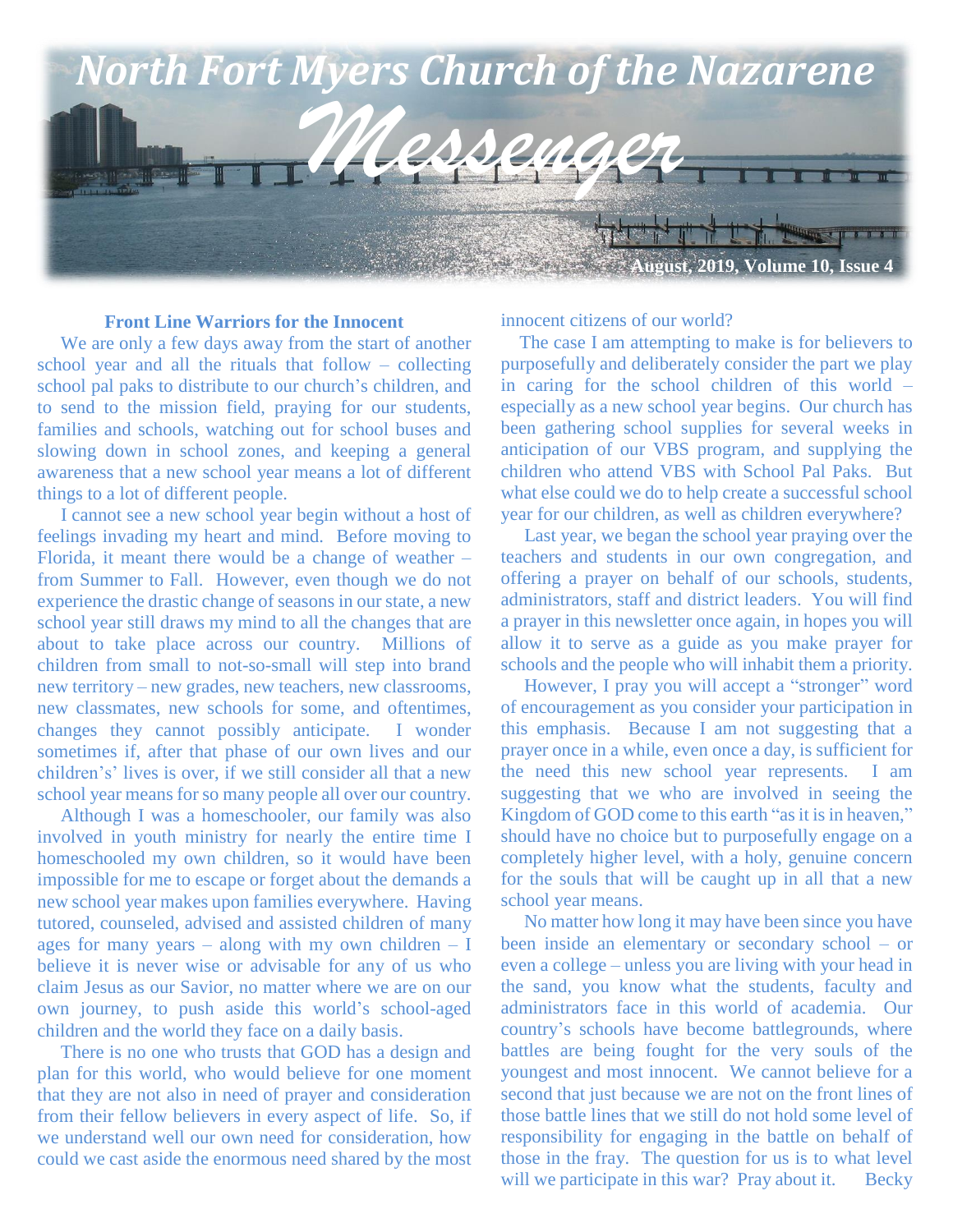# **Birthdays & Anniversaries**

- **1 – Bettie Coolie**
- **17 – Doug & Karen Haiflich**
- **20 – Susie Lorenson**
- **21 – Ronnie Kiser**
- **24 – Janet Heath**
- **27 – Pat Abrahms**
- **30 – Jerry & Martha Pickett**



# **Calendar**

**12 – First Day Back for Lee County Schools 14 – Food Distribution 15 – Church Board Meeting 6:30 PM 18 & 25 – New Members' Class 23-24 – District Mission Encounter**

**Children & Teen Depts.** Phoebe Barr Carl Baxter Steve Cox Ben Bergman Susie & Jamie Lorenson Janice O'Lynn Dave Fregeau Tom Blakeman Ryan Woodby Ernie Rybold Paul Jones Betty Predko Sheryl Colie & Family Matthew Morgan Orion Predko Paul & Grace Boling Ardyth Eldridge Dave Peck Eileen Massett Joseph Groves Mark & Kim Barr **Louis Perez** Cody Church Betty Retter Kenny & Gail Goodman Phyllis Obney Regina Williams Allice Daugherty Phillip Lindsey Marlene Ryan A Youth Pastor Unsaved Loved Ones Our missionaries The Nation of Israel Our Church Leaders House of James Ministries

We need volunteers to help with the distribution of food on Wednesday, August 14, from 4:00 to 6:00 PM, to help with a variety of tasks. Please spread the word to anyone you think could benefit from this special outreach and join us as we partner to help those in need. And once again, thank you for being the hands and feet of Jesus in North Fort Mygrs. Our military, our leaders & our nation



Harry Chapin Food Bank Fighting Hunger, Feeding Hope



**Prayer Needs:**

Eileen Jennings Kitty Baxter Dorothy & Laurel Chapaman



MISSION ENCOUNTER 2019 August 23-24 Immokalee Church of the Nazarene 1207 Carson Rd., Immokalee, FL Cost \$75 for students includes a t-shirt and all meals



This will be a great opportunity for our teens to assist one of our local churches as they reach out into their community.. Projects include landscaping, painting and a community block party.. To register, go to sfnazarene.org.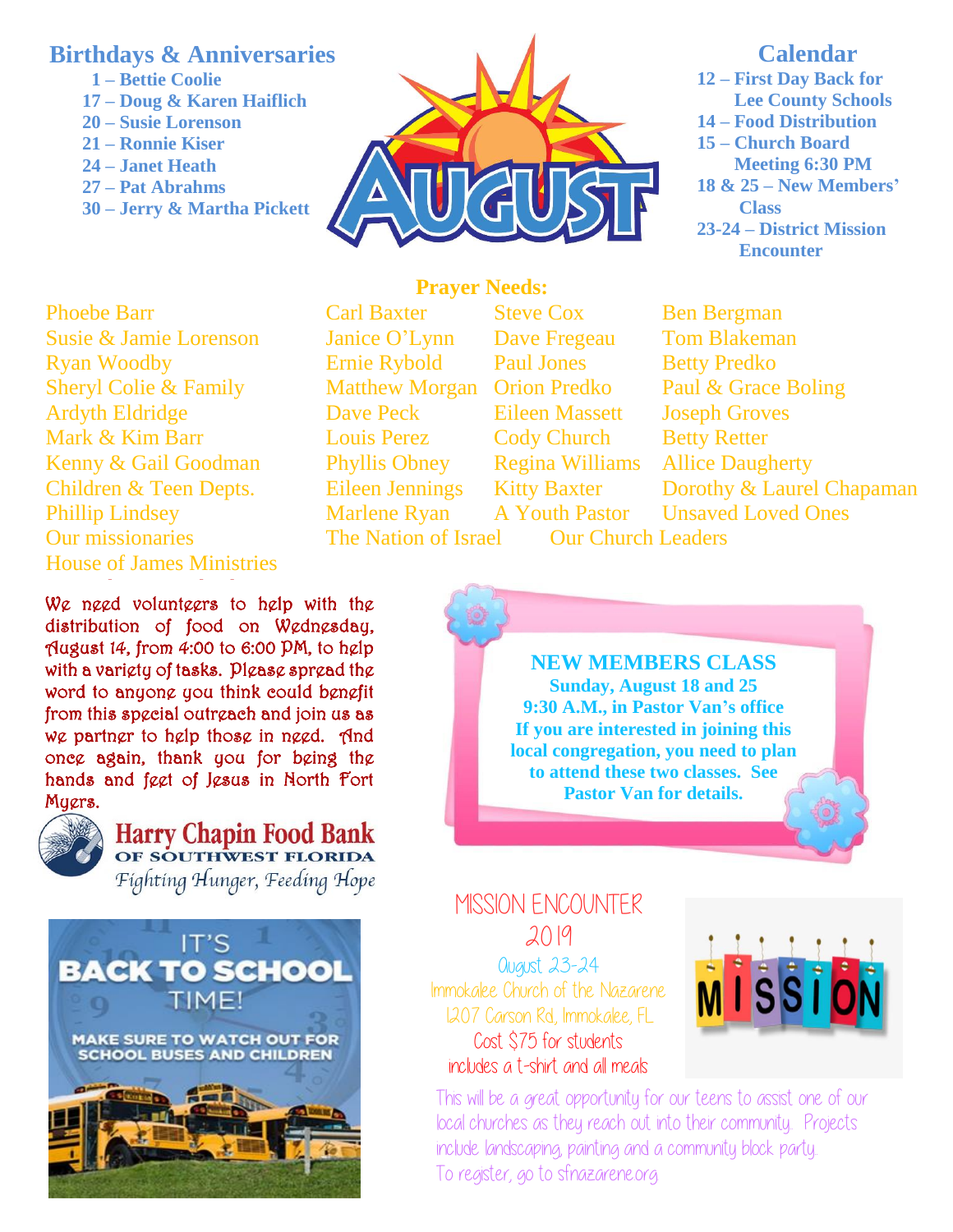**The 2019-2020 school term begins for teachers on August 5 and for students, on August 12. Just as we did last year, we want to encourage all our people to take an active role in praying for the schools, students, teachers, administrators and staff members of each and every one of our schools in Lee County. We believe our prayers made a big difference last year, and we want to continue this important intervention this year. Please make a priority of praying for our schools each day.**

## **Love:**

**"Father, may the students and staff members of our entire school district experience Your love through the Christians they know in profound and authentic ways. And may each of our schools be saturated with the love of Christ in and through every believer in Jesus." (John 13:35).**

### **Truth:**

**"Father, please release Your truth in and throughout our school district. Help students to rightly discern truth and not believe or fall victim to false teachings." (Proverbs** 

**23:23).**

**School board: "May the blessings of wisdom and holy** 

**discernment rest upon each Lee County school board member. May Your kingdom come and Your will be done in this district by the decisions they will make. May this be true for:**

- **Gregory K. Adkins, Superintendent**
- **Gwynetta S. Gittens, District 5 (Chair)**
- **Chris N. Patricca, District 3 (Vice Chair)**
- **Mary Fischer, District 1**
- **Melisa W. Giovannelli, District 2**
- **Debbie Jordan, District 4**
- **Betsy Vaughn, District 6**
- **Cathleen O'Daniel Morgan, District 7**

 **Father, may Your will be done at each and every school board meeting" (Romans 13:1).**

### **Principals:**

**"May the principals of every Lee County school recognize the God-given responsibility he/she has for the best interests of the children who attend the school. May they walk ethically in all wisdom, integrity, grace, truth, and the will of GOD" (Proverbs 2:1-11).**

**Struggling students:**

**"Lord, please encourage those children who struggle with their studies this year. Strengthen their minds. Help their teachers and parents know how to help them learn. Protect them from feelings of worthlessness and shame, and encourage them through the truth of who they are in Jesus Christ." (1 Thessalonians 5:14).**

#### **Violence:**

**"Lord, stay the hand of violence against the children and staff of this school district. Dismantle any plan to bring harm to them. Expose any weapon brought into the school premises and render it harmless." (Psalm 34:7; 54:1). Christian programs:**

**"Father, I pray for abundant blessings on programs that bring Christ into this school district. Help the groups who sponsor such programs function according to your Word and in harmony with each other. Bless the leaders and bring forth new and growing believers among the students, administrators, teachers and staff of each and every school in Lee County" (1 Corinthians 12:12,13).**

### **Christian students:**

**"Father, please grant the Christian students who attend every school in Lee County wisdom and boldness for living out their faith. Help them share the Gospel of Jesus Christ effectively with their classmates." (1 Timothy 4:12).**

### **A chosen generation:**

**"Father, may your kingdom come in the lives of each of the students in Lee County, and may You raise up a generation of people who worship you in spirit and in truth right here." (John 4:23,24; 1 Peter 2:9). An open door:**

**"Lord, create open doors in each and every school in Lee County for the Gospel of Jesus Christ to be shared with students and staff. Allow full advantage to be taken of every opportunity to name the name of Jesus in each and every school. And may You be honored, lifted up and glorified throughout the 2018-2019 school year" (Matthew 7:7; 1 Corinthians 16:9).**